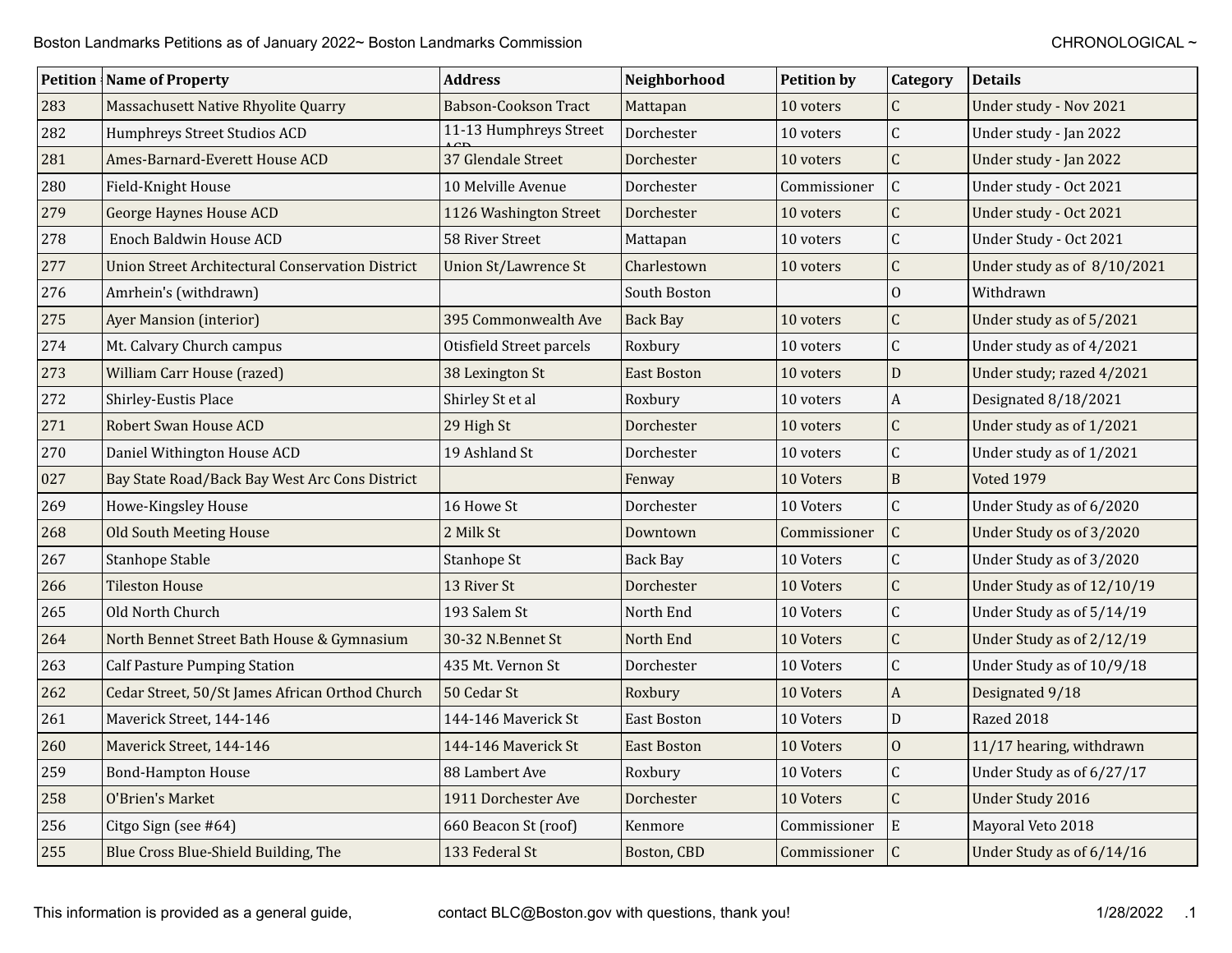|     | <b>Petition   Name of Property</b>             | Address                | Neighborhood         | <b>Petition by</b> | Category         | <b>Details</b>                  |
|-----|------------------------------------------------|------------------------|----------------------|--------------------|------------------|---------------------------------|
| 254 | Warren House, The                              | 130 Warren St          | Roxbury              | 10 Voters          | $\mathsf{C}$     | vote to designate 2021, pending |
| 253 | Prouty Garden                                  | Children's Hospital    | Longwood             | 10 Voters          | F                | Denied 2015, demolished         |
| 252 | Willow Court, 68                               | 68 Willow Court        | Dorchester           | 10 Voters          | F                | Denied 2014, demolished         |
| 251 | Adams Street, 884                              | 884 Adams St           | Dorchester           | 10 Voters          | $\overline{F}$   | Denied 2014, demolished         |
| 250 | Winthrop-Carter Building                       | 1 Water St             | Boston, CBD          | Commissioner       | $\overline{A}$   | Voted 2016                      |
| 249 | <b>James Collins Mansion</b>                   | 928 East Broadway      | South Boston         | 10 voters          | $\boldsymbol{A}$ | Voted 2014                      |
| 248 | <b>Wolbach Building</b>                        | 55 Shattuck St         | Longwood             | 10 voters          | $\overline{F}$   | Denied, demolished 2013         |
| 247 | <b>Industrial School for Girls 2d petition</b> | 232 Centre St          | Dorchester           | 10 voters          | $\overline{C}$   | Under Study - 2012              |
| 246 | Kehew-Wright House                             | 24 Grampian Way        | Dorchester           | 10 voters          | F                | CCncl Veto 2013, demo'd 2014    |
| 245 | <b>Harvard Medical School</b>                  | 689 Huntington Ave     | Fenway               | 10 voters          | $\overline{C}$   | Under Study - 2011              |
| 244 | Huntington Avenue YMCA 2d petition             | 316-320 Huntington Ave | Fenway               | 10 voters          | $\mathbf E$      | Petition denied 8/23/11         |
| 243 | <b>William Lloyd Garrison House</b>            | 125 Highland St        | Roxbury              | 10 voters          | $\overline{C}$   | Under Study - 2011              |
| 242 | Massachusetts Historical Society               | 1154 Boylston St       | Fenway               | 10 voters          | $\boldsymbol{A}$ | <b>Voted 2016</b>               |
| 241 | Museum of Fine Arts                            | 465 Huntington Ave     | Fenway               | 10 voters          | Ċ                | <b>Under Study -2011</b>        |
| 240 | Symphony Hall (exterior and interior)          | 301 Massachusetts Ave  | Fenway               | 10 voters          | Ċ                | Under Study - 2011              |
| 239 | Horticultural Hall                             | 247 Huntington Ave     | Fenway               | 10 voters          | $\overline{C}$   | Under Study - 2011              |
| 238 | Industrial School for Girls (see #247)         | 232 Centre St          | Dorchester           | 10 voters          | $\mathbf E$      | Petition denied 6/14/2011       |
| 237 | Huntington Avenue YMCA (see #244)              | 316-320 Huntington Ave | Fenway               | 10 voters          | $\mathbf E$      | Petition denied 5/10/11         |
| 236 | New England Conservatory/Jordan Hall (ext∫)    | 290 Huntington Ave     | Fenway               | 10 voters          | Ċ                | Under Study - 2011              |
| 235 | New England Telephone and Telegraph Building   | 185 Franklin St        | Boston, CBD          | 10 voters          | Ċ                | Under Study - 2011              |
| 234 | Alvah Kittredge House                          | 10 Linwood St          | Roxbury              | 10 voters          | A                | Voted 2016                      |
| 233 | Arlington Bldg 2 (Shreve Crump & Low 2d)       | 330 Boylston St        | <b>Back Bay</b>      | 10 voters          | $\mathbf E$      | Petition denied 11/10/2008      |
| 232 | West St, 13-15/Peabody Bookstore (former)      | 13-15 West St          | Boston, CBD          | 10 voters          | $\boldsymbol{A}$ | Voted 2011                      |
| 231 | <b>Meehan Street Stables</b>                   | 14 Meehan St           | Jamaica Plain        | 10 Voters          | ${\bf E}$        | Petition denied 5/27/08         |
| 230 | Isabella Stewart Gardner Museum                | 280 The Fenway         | Fenway               | 10 Voters          | A                | Voted 2013                      |
| 229 | <b>Charles River Esplanade</b>                 | <b>Storrow Drive</b>   | Beacon Hill/Back Bay | 10 Voters          | $\boldsymbol{A}$ | Voted 2009                      |
| 228 | Adams Street, 1203-5                           | 1203-1205 Adams St     | Dorchester           | 10 Voters          | Ċ                | Under Study - 2007              |
| 227 | Boston Center for Adult Education              | 5 Commonwealth Ave     | <b>Back Bay</b>      | 10 Voters          | Ċ                | Under Study - 2007              |
| 226 | Sparhawk Homestead (but district is pending)   | 45 Murdock St          | <b>Brighton</b>      | 10 Voters          | E                | Denied (6-24-08)                |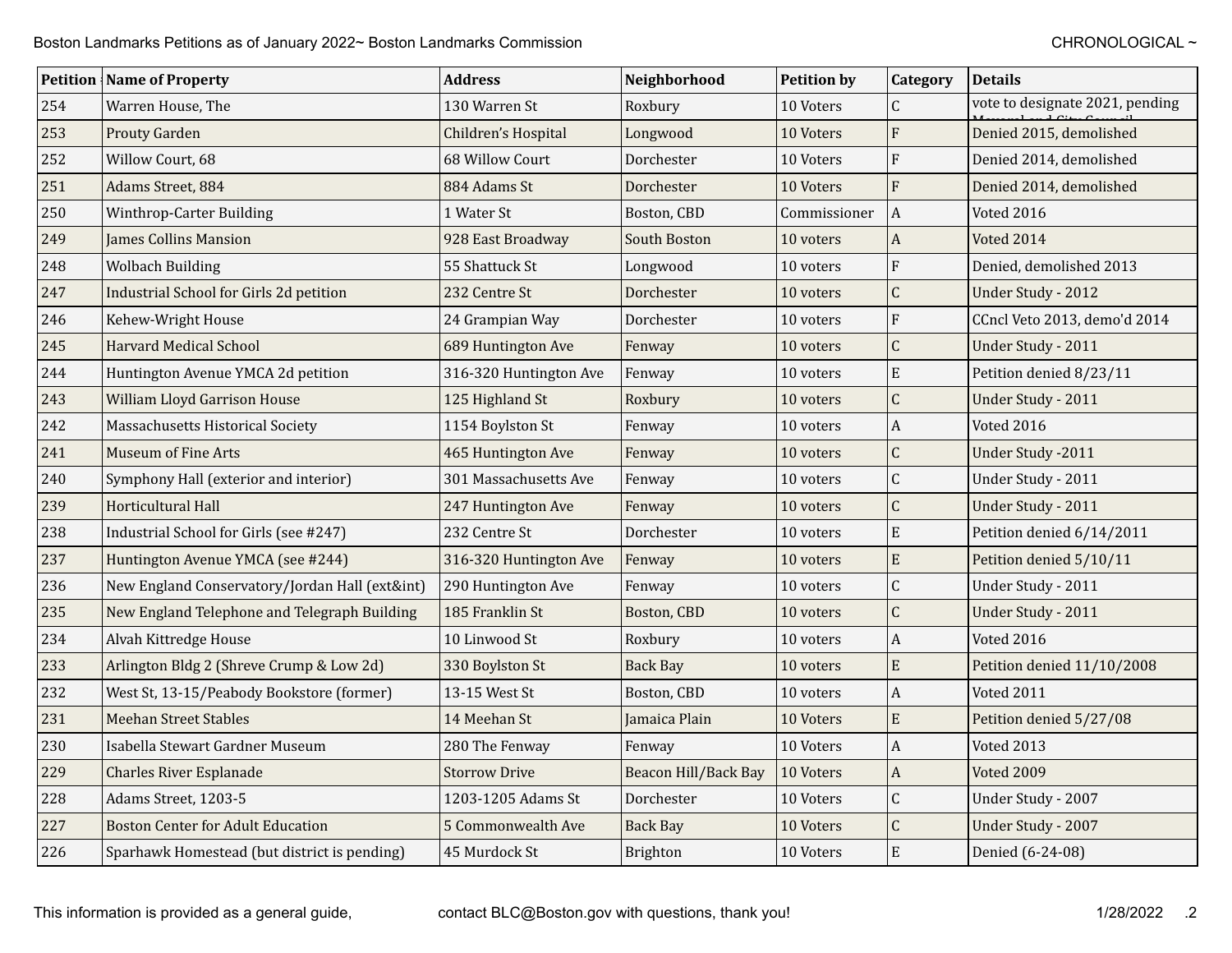|     | <b>Petition   Name of Property</b>             | <b>Address</b>          | Neighborhood        | <b>Petition by</b> | Category       | <b>Details</b>             |
|-----|------------------------------------------------|-------------------------|---------------------|--------------------|----------------|----------------------------|
| 225 | Pleasant Street, 65                            | 65 Pleasant St          | Dorchester          | 10 Voters          | $\mathsf C$    | Under Study - 2007         |
| 224 | <b>Boston City Hall</b>                        | City Hall Plaza         | Boston, CBD         | 10 Voters          | $\mathsf{C}$   | Under Study - 2007         |
| 223 | <b>Christian Science Church Complex</b>        | Mass. Ave / Huntington  | Fenway              | 10 voters          | A              | <b>Voted 2011</b>          |
| 222 | Arlington Bldg (Shreve Crump & Low see #233)   | 330 Boylston St         | Back Bay            | 10 voters          | E              | Petition denied 10-24-06   |
| 221 | Jabez Lewis Farm House at the Arnold Arboretum | 1090 Center St          | Jamaica Plain       | 10 voters          | A              | Voted 2007                 |
| 220 | Putnam Nail Factory [parcel 1602617008]        | 12 Ericsson St          | Dorchester          | 10 Voters          | C              | Under Study - 2006         |
| 219 | Putnam Nail Factory [parcel 1602617005]        | 12 Ericsson St          | Dorchester          | 10 Voters          | $\overline{C}$ | Under Study - 2006         |
| 218 | <b>MDC Headquarters Building</b>               | 20 Somerset St          | Boston, CBD         | 10 Voters          | $\overline{F}$ | Denied, demolished 2013?   |
| 217 | Fowler-Clark Farm                              | 487 Norfolk St          | Mattapan            | 10 Voters          | A              | <b>Voted 2006</b>          |
| 216 | Our Lady of Presentation School                | 640 Washington St       | Brighton            | 10 voters          | C              | Under Study - 2005         |
| 215 | Our Lady of Presentation Church and Rectory    | 676-680 Washington St   | Brighton            | 10 voters          | C              | Under Study - 2005         |
| 214 | <b>Blessed Sacrament Church Complex</b>        | Centre, Sunnyside, etc. | Jamaica Plain       | 10 voters          | $\overline{C}$ | Under Study as of 2005     |
| 213 | <b>George Milliken House</b>                   | 44 Virginia St          | Dorchester          | 10 Voters          | A              | Voted 2007                 |
| 212 | St. Augustine's Church                         | 225 Dorchester St       | South Boston        | 10 Voters          | E              | Petition denied 9/14/04    |
| 211 | <b>Stoughton School</b>                        | 36-40 River St          | Dorchester          | 10 Voters          | C              | Under Study - 2004         |
| 210 | <b>Sacred Heart Church</b>                     | 12 North Square         | North End           | 10 Voters          | C              | Under Study - 2004         |
| 209 | Orchard Hill Road, 40                          | 40 Orchard Hill Road    | Jamaica Plain       | 10 Voters          | Ċ              | Under Study - 2004         |
| 208 | Parker Hill Branch – BPL                       | 1497 Tremont St         | <b>Mission Hill</b> | 10 Voters          | Ċ              | Hearing 3/25/2003          |
| 207 | <b>Gaiety Theater</b>                          | 659-665 Washington St   | Theater             | 10 Voters          | $\overline{F}$ | Denied 2003, demolished    |
| 206 | Charles River Speedway Administration Building | 1440 Soldiers Field Rd  | Allston             | Commissioner       | $\mathbf{A}$   | Voted 2014                 |
| 205 | <b>Charles F. Allen House</b>                  | 18 Roxana St            | <b>Hyde Park</b>    | 10 Voters          | $\mathsf C$    | Under Study - 2002         |
| 204 | Charles J. Page House                          | 90 Westland Ave         | Boston, Downtown    | 10 Voters          | E              | Petition denied 10/23/01   |
| 203 | <b>Modern Theater</b>                          | 523-527 Washington St   | Boston, Downtown    | 10 Voters          | A              | <b>Voted 2002</b>          |
| 202 | Joseph H. Barnes School                        | 127 Marion St           | <b>East Boston</b>  | 10 Voters          | Ċ              | Under Study - 2001         |
| 201 | <b>Fort Point Channel District</b>             | see map                 | South Boston        | 10 Voters          | $\overline{B}$ | Voted 2008                 |
| 200 | Mission Church Complex                         | Tremont St              | <b>Mission Hill</b> | 10 Voters          | A              | Voted 2004                 |
| 199 | <b>Hillel House</b>                            | 456 Parker St           | <b>Mission Hill</b> | 10 Voters          | E              | Petition Denied 10/10/2000 |
| 198 | Post Office Square, 10                         | 10 Post Office Square   | Boston, CBD         | 10 Voters          | C              | <b>Under Study</b>         |
| 197 | <b>Oak Square Fire Station</b>                 | 425 Faneuil St          | Brighton            | Commissioner       | $\overline{C}$ | <b>Under Study</b>         |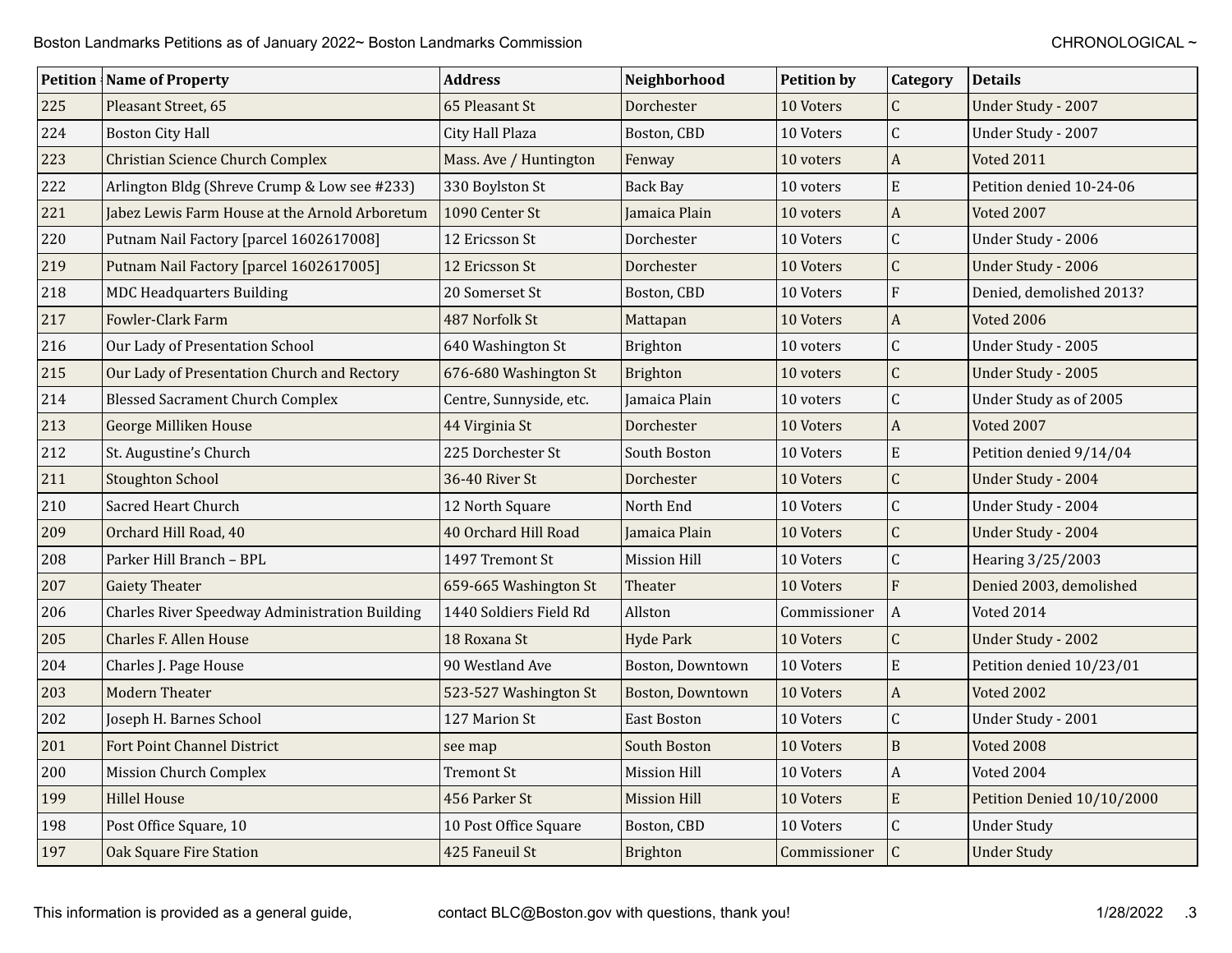|     | <b>Petition Name of Property</b>                  | <b>Address</b>          | Neighborhood        | <b>Petition by</b> | <b>Category</b>  | <b>Details</b>                |
|-----|---------------------------------------------------|-------------------------|---------------------|--------------------|------------------|-------------------------------|
| 196 | Boston Public Library, Faneuil Branch             | 419 Faneuil St          | Brighton            | Commissioner       | $\mathsf{C}$     | <b>Under Study</b>            |
| 195 | <b>East Boston Immigration Station</b>            | 287 Marginal St         | <b>East Boston</b>  | 10 Voters          | E                | Denied (7/13/10)              |
| 194 | Northern Avenue Bridge                            | Fort Point Channel      | <b>Boston</b>       | 10 Voters          | E                | Mayoral Veto 11/12/1999       |
| 193 | <b>Baldwin Street Architectural Cons District</b> | 101-107 Baldwin St      | Charlestown         | 10 Voters          | $\mathsf C$      | Under Study (no accel desrev) |
| 192 | Aberdeen Architectural Conservation District      | Comm Ave, etc (see map) | Brighton            | 10 Voters          | $\mathbf B$      | Voted 2001                    |
| 191 | <b>Nichols House</b>                              | 180 Moss Hill Road      | Jamaica Plain       | 10 Voters          | ${\bf E}$        | Petition Denied 9/8/98        |
| 190 | Malcolm X Ella Little-Collins House               | 72 Dale St              | Roxbury             | 10 Voters          | $\boldsymbol{A}$ | Voted 1998                    |
| 189 | Houghton/Vienna Brewery Complex                   | 133 Halleck/37 Station  | <b>Mission Hill</b> | 10 Voters          | $\boldsymbol{A}$ | Voted 1999                    |
| 188 | Faneuil Gatekeeper's House                        | 351 Faneuil St          | <b>Brighton</b>     | 10 Voters          | $\mathsf C$      | <b>Under Study</b>            |
| 187 | Loring-Greenough House                            | 12 South St             | Jamaica Plain       | 10 Voters          | $\boldsymbol{A}$ | <b>Voted 1999</b>             |
| 186 | <b>Edward Everett House</b>                       | 16 Harvard St           | Charlestown         | 10 Voters          | $\boldsymbol{A}$ | <b>Voted 1996</b>             |
| 185 | Sewall & Day Cordage Works                        | 342 Western Ave         | Brighton            | 10 Voters          | D                | Hearing 8/95, razed 10/95?    |
| 184 | Fenway Park                                       | 24 Yawkey Way           | Fenway              | 10 Voters          | $\mathsf C$      | <b>Under Study</b>            |
| 183 | <b>Boston Fish Pier</b>                           | 212-234 Northern Ave    | Seaport             | 10 Voters          | $\overline{C}$   | <b>Under Study</b>            |
| 182 | South End Light Industrial District               | South End               | South End           | 10 Voters          | $\mathsf C$      | Under Study (no accel desrev) |
| 181 | <b>Old Corner Bookstore</b>                       | 283 Washington St       | Boston, Downtown    | Commissioner       | $\mathsf{C}$     | <b>Under Study</b>            |
| 180 | Connolly's Bar                                    | 1182-84 Tremont St      | Roxbury             | 10 Voters          | ${\bf E}$        | Denied 12/9/97                |
| 179 | North Market Building                             | 300-99 Faneuil Hall Mt  | Boston, Downtown    | Commissioner       | $\mathsf{C}$     | <b>Under Study</b>            |
| 178 | South Market Building                             | 100-99 Faneuil Hall Mt  | Boston, Downtown    | Commissioner       | $\mathsf{C}$     | <b>Under Study</b>            |
| 177 | <b>Quincy Market Building</b>                     | 200-99 Faneuil Hall Mt  | Boston, Downtown    | 10 Voters          | $\boldsymbol{A}$ | <b>Voted 1996</b>             |
| 176 | Faneuil Hall                                      | 1-10 Faneuil Hall Sq.   | Boston, Downtown    | Commissioner       | $\vert$ A        | Voted 1994                    |
| 175 | <b>Old State House</b>                            | 208 Washington St       | Boston, Downtown    | Commissioner       | $\vert$ A        | Voted 1994                    |
| 175 | Old State House (amendment)                       | 208 Washington St       | Boston, Downtown    | 10 Voters          | $\mathbf{O}$     | Voted 6/24/2014, App. 7/14    |
| 174 | Port Norfolk Architectural Conservation District  | Port Norfolk            | Dorchester          | 10 Voters          | $\overline{C}$   | Under Study (no accel desrev) |
| 173 | <b>Allston Depot</b>                              | 353 Cambridge St        | Allston             | 10 Voters          | $\boldsymbol{A}$ | Voted 1997                    |
| 172 | Bay State Road/Back Bay West proposed change      | <b>Bay State Road</b>   | Boston              | 10 Voters          | $\mathbf E$      | City Cncl Veto 3/1993         |
| 171 | Bijou Theater/Amusement Center                    | 543-547 Washington St   | Theater             | 10 Voters          | $\overline{C}$   | <b>Under Study</b>            |
| 170 | Bay State Road/Back Bay West Protection Area      | <b>Bay State Road</b>   | Boston              | 10 Voters          | $\mathbf E$      | Petition Denied 2/1993        |
| 169 | Frederick Douglass Square District                | Warwick, Hammond St     | Roxbury             | 10 Voters          | $\mathsf{C}$     | <b>Under Study</b>            |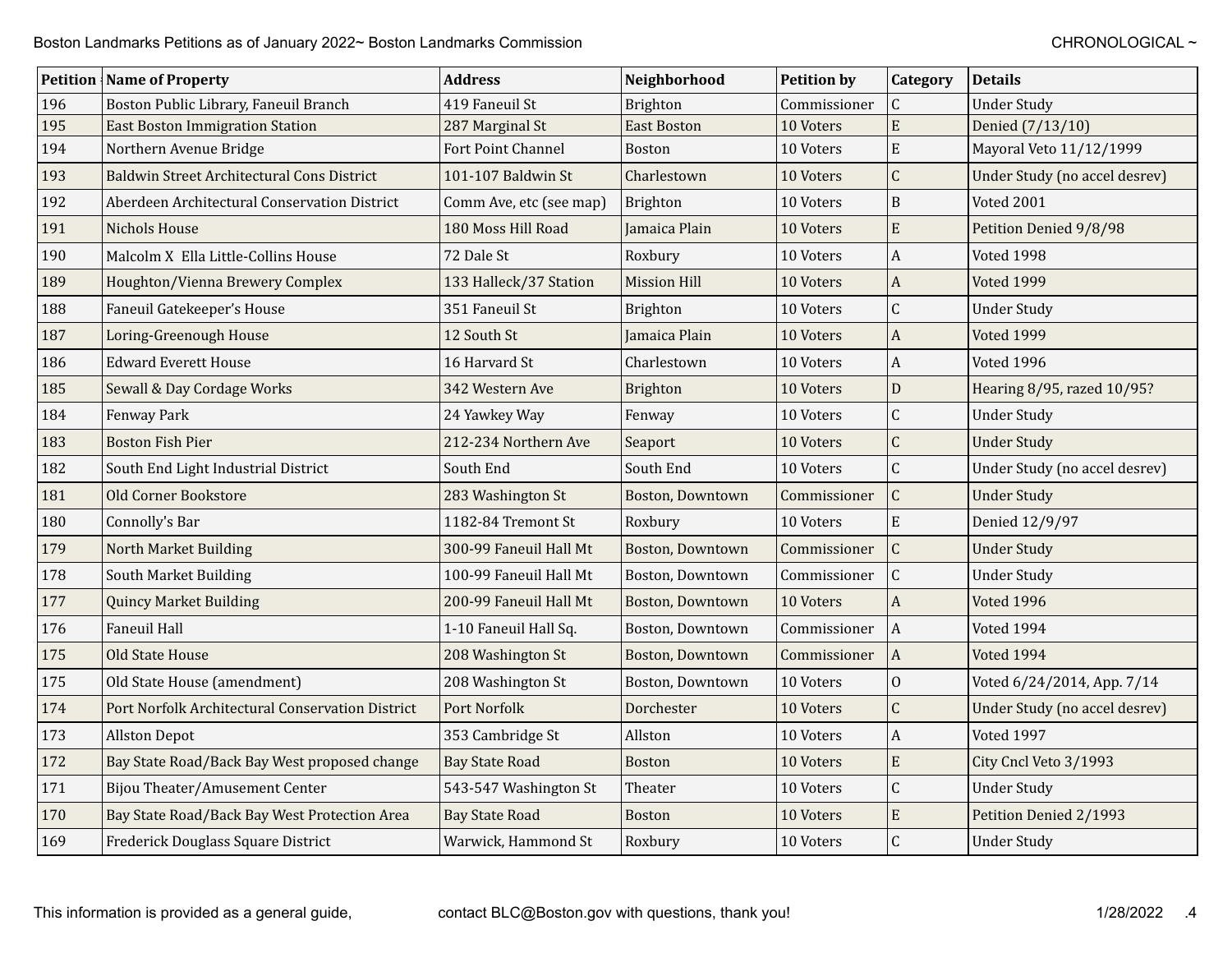|     | <b>Petition Name of Property</b>                | <b>Address</b>           | Neighborhood       | <b>Petition by</b> | Category         | <b>Details</b>                   |
|-----|-------------------------------------------------|--------------------------|--------------------|--------------------|------------------|----------------------------------|
| 168 | Women's City Club (interior) 2d petition        | 39-40 Beacon St          | <b>Beacon Hill</b> | 10 Voters          | E                | Denied 10/13/92                  |
| 167 | Women's City Club (interior)                    | 39-40 Beacon St          | Beacon Hill        | 10 Voters          | E                | Petition Denied 12/1991          |
| 166 | Paine Furniture Building                        | 81 Arlington St          | <b>Back Bay</b>    | 10 Voters          | $\overline{C}$   | <b>Under Study</b>               |
| 165 | <b>Boston Police Department</b>                 | 154 Berkeley Street      | Boston, CBD        | 10 Voters          | E                | Denied 6/11/1991                 |
| 164 | McCormack Federal Bldg/Post Office/Courthse     | 5 Post Office Square     | Boston, CBD        | 10 Voters          | $\mathbf{A}$     | Voted 1998                       |
| 163 | Keith Building, The                             | St. Elizabeth's Hospital | <b>Brighton</b>    | 10 Voters          | E                | Petition Denied 7/1990           |
| 162 | Cenacle, The                                    | 206 Lake St              | <b>Brighton</b>    | 10 Voters          | E                | Denied 10/23/1990                |
| 161 | 624 Warren Street (interior)                    | 624 Warren St            | Roxbury            | 10 Voters          | E                | Petition Denied 2/1990           |
| 160 | Hoffman Building 2d petition                    | 160 N. Washington St     | Boston, CBD        | 10 Voters          | E                | Denied 11/28/1989                |
| 159 | Beverly Street, 131                             | 131 Beverly St           | Boston, CBD        | 10 Voters          | E                | Denied 11/28/1989                |
| 158 | LaGrange Street, 12-18                          | 12-18 LaGrange St        | Theater            | 10 Voters          | E                | Petition Denied 10/1989          |
| 157 | <b>Hoffman Building</b>                         | 160 N. Washington St     | Boston, CBD        | 10 Voters          | E                | Petition Denied 5/1989           |
| 156 | Princeton Street, 39 (indv bldg Arch Cons Dist) | 39 Princeton St          | <b>East Boston</b> | 10 Voters          | $\mathbf{A}$     | <b>Voted 1991</b>                |
| 155 | Princeton Street, 41 (indv bldg Arch Cons Dist) | 41 Princeton St          | East Boston        | 10 Voters          | $\boldsymbol{A}$ | <b>Voted 1991</b>                |
| 154 | <b>Graham Block</b>                             | 2286-2302 Washington     | Roxbury            | 10 Voters          | E                | Petition Denied 4/1989           |
| 153 | Ferdinand's Blue Store Addition                 | 17-19 Warren St          | Roxbury            | 10 Voters          | E                | Petition Denied 4/89, demolished |
| 152 | Ferdinand's Blue Store                          | 2260-2272 Washington St  | Roxbury            | 10 Voters          | C                | <b>Under Study</b>               |
| 151 | Boston Evening Clinic (Burrage House)           | 314 Commonwealth Av      | Back Bay           | 10 Voters          | A                | Voted 2003                       |
| 150 | Causeway Street, 216-246                        | 216-246 Causeway St      | Boston, CBD        | 10 Voters          | E                | Denied 11/28/1989                |
| 149 | Gibson House (interior)                         | 137 Beacon St            | <b>Back Bay</b>    | 10 Voters          | A                | Voted 1992                       |
| 148 | Vilna Shul (interior)                           | 14-18 Phillips St        | <b>Beacon Hill</b> | 10 Voters          | E                | City Cncl Veto 1/1990            |
| 147 | Copley Plaza Hotel (interior/exterior)          | St. James Ave            | <b>Back Bay</b>    | 10 Voters          | $\overline{C}$   | <b>Under Study</b>               |
| 146 | Mass. College of Art                            | 364 Brookline Ave        | Fenway             | 10 Voters          | C                | <b>Under Study</b>               |
| 145 | Curley House (interior/exterior)                | 350 Jamaicaway           | Jamaica Plain      | Mayor              | A                | Voted 1989                       |
| 144 | <b>Auchmuty Building (Dainty Dot)</b>           | 120 Kingston St          | Boston, CBD        | 10 Voters          | $\overline{F}$   | Denied 2007, demolished          |
| 143 | <b>Batterymarch Building</b>                    | 54-68 Batterymarch St    | Boston, CBD        | 10 Voters          | $\boldsymbol{A}$ | Voted 1995                       |
| 142 | Emerald Necklace-Jamaica Pond, Olmsted Park     | Riverway, Jamaicaway     | Fenway, JP         | 10 Voters          | $\mathbf{A}$     | Voted 1989                       |
| 141 | <b>Sears Building</b>                           | Park Drive               | Fenway             | 10 Voters          | A                | Voted 1989                       |
| 140 | <b>Evans Building</b>                           | 174-175 Tremont St       | Theater            | 10 Voters          | E                | Denied 7/10/1990                 |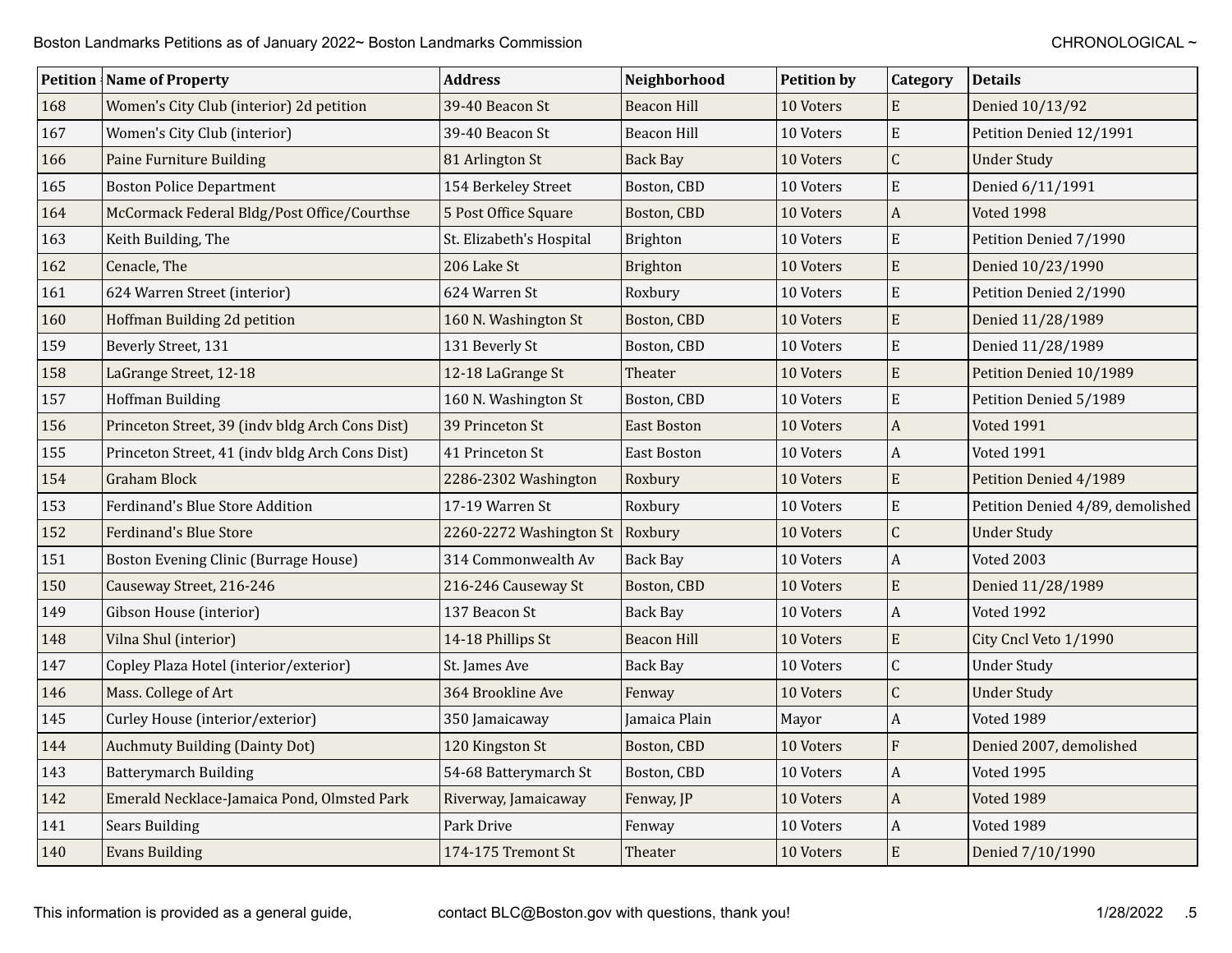|     | <b>Petition   Name of Property</b>                  | <b>Address</b>        | Neighborhood            | <b>Petition by</b> | Category         | <b>Details</b>         |
|-----|-----------------------------------------------------|-----------------------|-------------------------|--------------------|------------------|------------------------|
| 139 | Bay State Road/Back Bay West Protection Area        | Kenmore Square        | Fenway                  | 10 Voters          | E                | Denied 7/26/1988       |
| 138 | New Studio Building, The                            | 110 Tremont St        | Boston, CBD             | 10 Voters          | E                | Mayoral Veto 2/5/1989  |
| 137 | Phillips Building, The                              | 120 Tremont St        | Boston, CBD             | 10 Voters          | E                | Mayoral Veto 2/5/1989  |
| 136 | James Michael Curley House (see #145)               | 350 Jamaicaway        | Jamaica Plain           | 10 Voters          | $\mathbf E$      | Mayoral Veto 6/28/1988 |
| 135 | Pope/Cahner's Building                              | 219-223 Columbus Ave  | <b>Back Bay</b>         | 10 Voters          | $\mathsf C$      | <b>Under Study</b>     |
| 134 | <b>Hutchinson Building</b>                          | 32-54 Province St     | Boston, CBD             | 10 Voters          | $\mathsf{C}$     | <b>Under Study</b>     |
| 133 | First Church Jamaica Plain                          | Centre St             | Jamaica Plain           | 10 Voters          | $\mathbf{O}$     | Petition withdrawn     |
| 132 | Richardson Block                                    | 109-151 Pearl St      | Boston, Downtown        | 10 Voters          | $\mathsf C$      | <b>Under Study</b>     |
| 131 | <b>Governor Bates House</b>                         | 1 Monmouth Square     | <b>East Boston</b>      | 10 Voters          | E                | Denied 8/11/1987       |
| 130 | First Baptist Church (interior)                     | <b>Clarendon St</b>   | <b>Back Bay</b>         | 10 Voters          | $\mathsf{C}$     | <b>Under Study</b>     |
| 129 | Great House Archaeological Site                     | <b>City Square</b>    | Charlestown             | Commissioner       | $\vert$ A        | Voted 1992             |
| 128 | Coulton Building, The                               | 426 Boylston St       | <b>Back Bay</b>         | 10 Voters          | E                | Denied 4/14/1987       |
| 127 | Broad Street, 127-133                               | 127-133 Broad St      | Boston, Downtown        | 10 Voters          | $\overline{C}$   | <b>Under Study</b>     |
| 126 | Broad St, 123-125                                   | 123-125 Broad St      | Boston, Downtown        | 10 Voters          | $\mathsf C$      | <b>Under Study</b>     |
| 125 | Broad Street, 115-119                               | 115-119 Broad St      | Boston, Downtown        | 10 Voters          | $\overline{C}$   | <b>Under Study</b>     |
| 124 | Broad Street, 109-113                               | 109-113 Broad St      | Boston, Downtown        | 10 Voters          | $\mathsf{C}$     | <b>Under Study</b>     |
| 123 | Fisher Junior College (interior)                    | 118 Beacon St         | <b>Back Bay</b>         | 10 Voters          | $\mathsf C$      | <b>Under Study</b>     |
| 122 | First Church Roxbury (int&ext), Putnam Chapel       | John Eliot Square     | Roxbury                 | 10 Voters          | $\mathsf C$      | <b>Under Study</b>     |
| 121 | Gridley J.F. Bryant Buildings, Boston City Hospital | Harrison Ave          | South End               | 10 Voters          | $\overline{C}$   | <b>Under Study</b>     |
| 120 | Church of the Immaculate Conception (see #41)       | 761 Harrison Ave      | South End               | 10 Voters          | E                | Overturned by SJC      |
| 119 | Bonwit Teller/Museum of Natural History (int)       | 234 Berkeley St       | Back Bay                | 10 Voters          | ${\bf E}$        | Denied 4/26/1988       |
| 118 | <b>Samuel Appleton Building</b>                     | 110-114 Milk St       | <b>Boston, Downtown</b> | 10 Voters          | $\overline{C}$   | <b>Under Study</b>     |
| 117 | Flour & Grain Exchange                              | 177 Milk St           | Boston, Downtown        | 10 Voters          | $\boldsymbol{A}$ | Voted 1994             |
| 116 | <b>Board of Trade Building</b>                      | 2-22 Broad St         | Boston, Downtown        | 10 Voters          | $\mathsf C$      | <b>Under Study</b>     |
| 115 | Ropewalk, The                                       | Navy Yard             | Charlestown             | Commissioner       | $\mathsf{C}$     | Hearing 7/12/1988      |
| 114 | <b>Ames Building</b>                                | 1 Court Square        | <b>Boston, Downtown</b> | 10 Voters          | $\mathbf{A}$     | <b>Voted 1993</b>      |
| 113 | Filene's                                            | 426 Washington St     | Boston, Downtown        | 10 Voters          | $\boldsymbol{A}$ | Voted 2006             |
| 112 | <b>Ancient Arch</b>                                 | North End             | North End               | 10 Voters          | $\mathbf E$      | Denied 1/27/1987       |
| 111 | Old South Building                                  | 280-300 Washington St | Boston, Downtown        | 10 Voters          | $\mathsf C$      | <b>Under Study</b>     |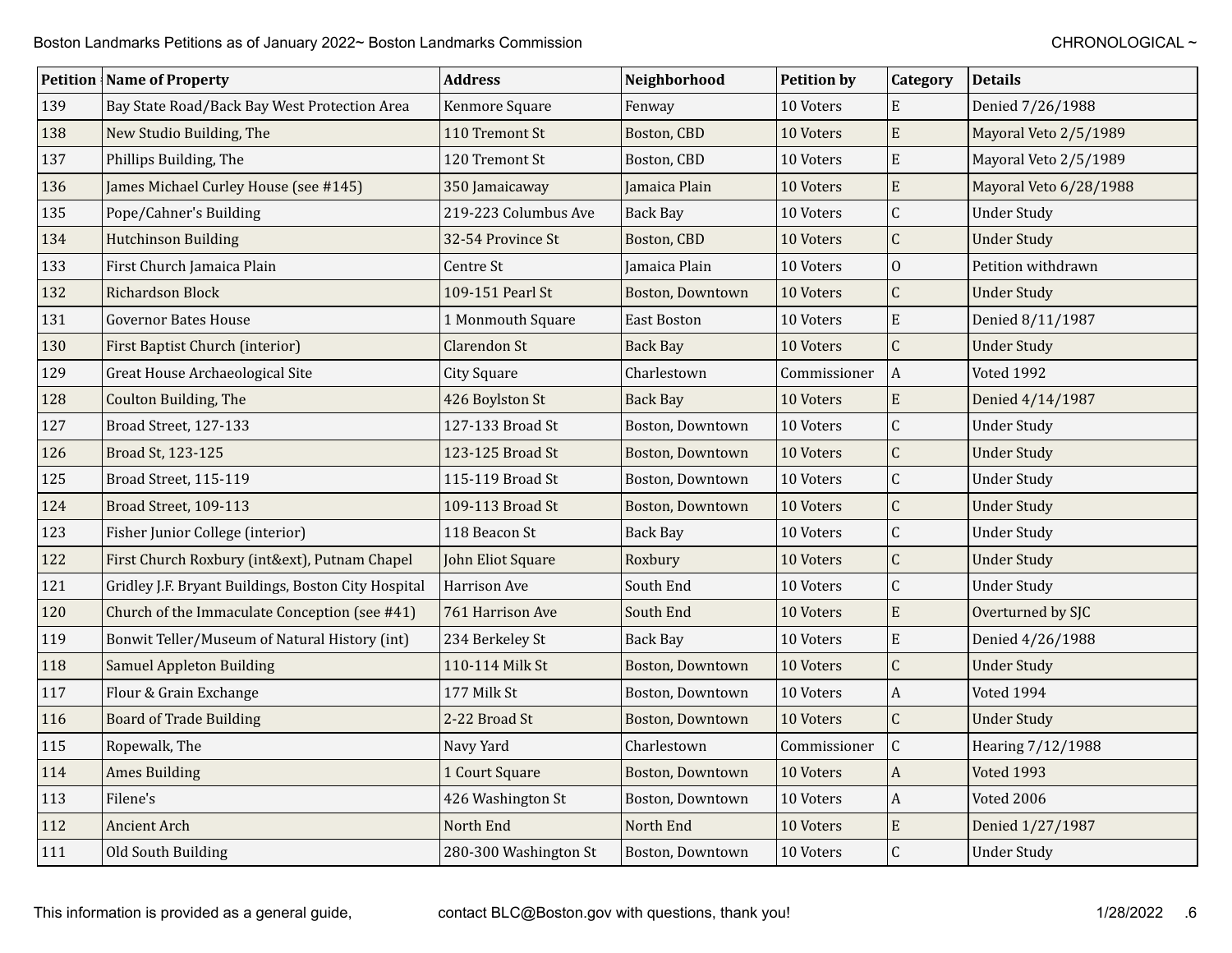|     | <b>Petition   Name of Property</b>              | <b>Address</b>         | Neighborhood            | <b>Petition by</b>  | Category         | <b>Details</b>                |
|-----|-------------------------------------------------|------------------------|-------------------------|---------------------|------------------|-------------------------------|
| 110 | Jeweler's Building                              | 371-379 Washington St  | Boston, Downtown        | 10 Voters           | C                | <b>Under Study</b>            |
| 109 | <b>Trinity Church</b>                           | <b>Copley Square</b>   | <b>Back Bay</b>         | 10 Voters           | $\mathsf C$      | <b>Under Study</b>            |
| 108 | <b>U.S. Custom House</b>                        | <b>McKinley Square</b> | Boston, Downtown        | Commissioner        | $\vert$ A        | Voted 1986                    |
| 107 | Chestnut Hill Reservoir & Pumping Station Comp  | 2400-2450 Beacon St    | Brighton                | Commissioner        | $\vert$ A        | Voted 1989                    |
| 106 | <b>Prince Building</b>                          | 52-54 Devonshire St    | Boston, Downtown        | Commissioner        | ${\bf E}$        | Denied 5/11/1993              |
| 105 | National Shawmut Bank Building                  | 70-84 Devonshire St    | Boston, Downtown        | Commissioner        | $\mathsf C$      | <b>Under Study</b>            |
| 104 | <b>Worthington Building</b>                     | 31-33 State St         | Boston, Downtown        | Commissioner        | $\mathsf C$      | <b>Under Study</b>            |
| 103 | Quaker Lane                                     | Quaker Lane            | Boston, Downtown        | Commissioner        | $\mathsf C$      | <b>Under Study</b>            |
| 102 | <b>Coulton Building</b>                         | 452-462 Boylston St    | <b>Back Bay</b>         | 10 Voters           | ${\bf E}$        | Denied 5/28/1985              |
| 101 | <b>Tremont Temple</b>                           | 88 Tremont St          | Boston, Downtown        | 10 Voters           | $\mathsf C$      | <b>Under Study</b>            |
| 100 | Town Hill Landmark District                     | Town Hill              | Charlestown             | 10 Voters           | $\mathsf{C}$     | Under Study (no accel desrev) |
| 099 | Boston Public Library, main branch              | <b>Copley Square</b>   | <b>Back Bay</b>         | 10 Voters           | $\boldsymbol{A}$ | Voted 2000                    |
| 098 | <b>South Street Building</b>                    | 183 Essex St           | <b>Boston, Downtown</b> | 10 Voters           | ${\bf E}$        | Denied 4/23/1985              |
| 097 | <b>Second Brazer Building</b>                   | 25-29 State St         | Boston, Downtown        | 10 Voters           | $\boldsymbol{A}$ | Voted 1985                    |
| 096 | <b>Lincoln Building</b>                         | 60-70 Lincoln St       | Boston, Downtown        | 10 Voters           | $\mathsf{C}$     | <b>Under Study</b>            |
| 095 | <b>Richards Building</b>                        | 112-116 State St       | Boston, Downtown        | 10 Voters           | $\mathsf C$      | <b>Under Study</b>            |
| 094 | Mission Hill Triangle Architectural Cons Dist.  | <b>Mission Hill</b>    | Mission Hill            | 10 Voters           | $\overline{B}$   | <b>Voted 1985</b>             |
| 093 | North End District (Chapter 40C)                | North End              | North End               | <b>City Council</b> | $\mathsf C$      | Under Study (no accel desrev) |
| 092 | <b>Exeter Street Theater (interior)</b>         | 26 Exeter St           | <b>Back Bay</b>         | 10 Voters           | ${\bf E}$        | Denied 5/8/1984               |
| 091 | <b>Berkeley Building</b>                        | 414-426 Boylston St    | <b>Back Bay</b>         | 10 Voters           | $\boldsymbol{A}$ | Voted 1985                    |
| 090 | <b>Five Street Clocks</b>                       | Dorchester, Back Bay   | E & S Boston            | Commissioner        | $\vert$ A        | Voted 1983                    |
| 089 | Jones Hill Architectural Conservation District  | Jones Hill             | Dorchester              | 10 Voters           | $\mathsf C$      | Under Study (no accel desrev) |
| 088 | Saxon Theater/Emerson Majestic (int & exterior) | 219-221 Tremont St     | Theater                 | Commissioner        | $\vert$ A        | Voted 1986                    |
| 087 | Keith Memorial/Opera House (int & exterior)     | 537-539 Washington St  | Theater                 | Commissioner        | $\vert$ A        | Voted 1999                    |
| 086 | <b>Colonial Theater (interior)</b>              | 106 Boylston St        | Theater                 | Commissioner        | $\mathsf C$      | Hearing 7/24/1990             |
| 085 | Wang Theater (interior)                         | 268 Tremont St         | Theater                 | Commissioner        | A                | Voted 1990                    |
| 084 | Broad Street, 050-52                            | 50-52 Broad St         | Boston, Downtown        | Commissioner        | A                | <b>Voted 1985</b>             |
| 083 | Broad Street, 066                               | 66 Broad St            | Boston, Downtown        | Commissioner        | $\vert$ A        | Voted 1983                    |
| 082 | India Street, 25-27                             | 25-27 India St         | Boston, Downtown        | Commissioner        | A                | <b>Voted 1983</b>             |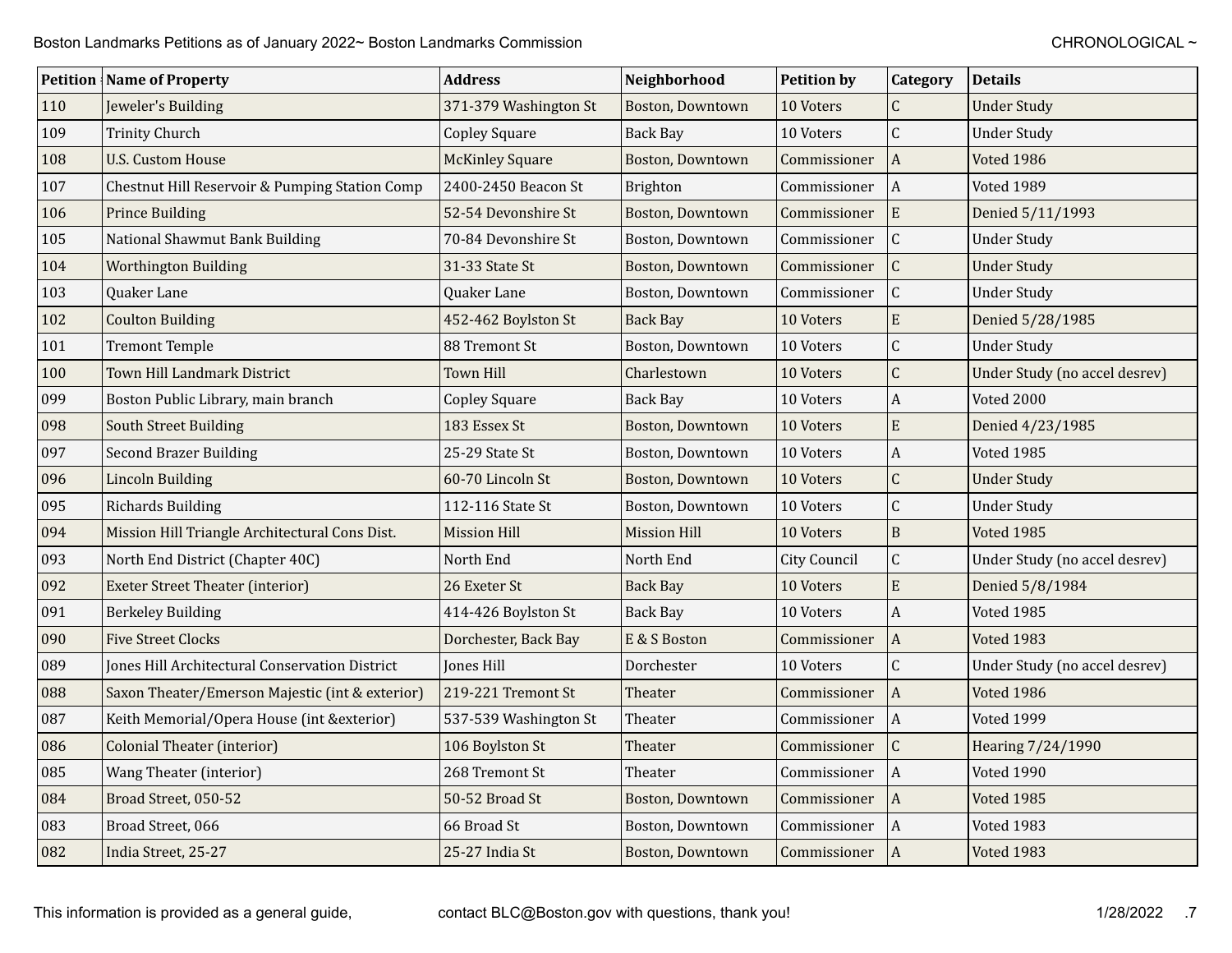|     | <b>Petition Name of Property</b>                | <b>Address</b>          | Neighborhood            | <b>Petition by</b> | Category              | <b>Details</b>                |
|-----|-------------------------------------------------|-------------------------|-------------------------|--------------------|-----------------------|-------------------------------|
| 081 | Number withdrawn                                |                         |                         |                    | $\Omega$              |                               |
| 080 | Number withdrawn                                |                         |                         |                    | $\mathbf{0}$          |                               |
| 079 | Broad Street, 102                               | 102 Broad St            | Boston, Downtown        | Commissioner       | $\overline{A}$        | Voted 1983                    |
| 078 | Broad Street, 072                               | 72 Broad St             | <b>Boston, Downtown</b> | Commissioner       | $\vert$ A             | Voted 1983                    |
| 077 | Broad Street, 068                               | 68 Broad St             | Boston, Downtown        | Commissioner       | $\vert$ A             | Voted 1983                    |
| 076 | Broad Street, 064                               | 64 Broad St             | <b>Boston, Downtown</b> | Commissioner       | $\boldsymbol{A}$      | <b>Voted 1983</b>             |
| 075 | Broad Street, 007-9                             | 7-9 Broad St            | Boston, Downtown        | Commissioner       | $\vert$ A             | Voted 1983                    |
| 074 | Broad Street, 005-7 (petition 74A)              | 5-7 Broad St            | <b>Boston, Downtown</b> | Commissioner       | $\vert$ A             | Voted 1983                    |
| 074 | Arch Street, 93-101                             | 93-101 Arch St          | Boston, Downtown        | Commissioner       | ${\bf E}$             | Denied 11/4/1983; MOU         |
| 073 | Theodore Parker Unitarian Church                | 1851 Centre St          | <b>West Roxbury</b>     | 10 Voters          | $\boldsymbol{A}$      | Voted 1985                    |
| 072 | St. Gabriel's Monastery Building (see #51)      | 159 Washington St       | <b>Brighton</b>         | 10 Voters          | A                     | Voted 1989                    |
| 071 | <b>Tugboat LUNA</b>                             | <b>Charles River</b>    | <b>Charles River</b>    | 10 Voters          | $\boldsymbol{A}$      | Voted 1985                    |
| 070 | Bay Village Architectural Conservation District | <b>Bay Village</b>      | <b>Bay Village</b>      | 10 Voters          | $\mathbf B$           | Voted 1983                    |
| 069 | Bromfield Street, 20-30                         | 20-30 Bromfield St      | Boston, Downtown        | 10 Voters          | $\boldsymbol{A}$      | Voted 1983                    |
| 068 | Kennedy's Building                              | 26-38 Summer St         | Boston, Downtown        | 10 Voters          | E                     | Denied 9/18/1984              |
| 067 | Liberty Tree Block (reconsideration)            | 628-636 Washington St   | Theater                 | Commissioner       | $\overline{A}$        | Voted 1985                    |
| 066 | <b>Blackstone Block Street Network</b>          | <b>Blackstone Block</b> | Boston, Downtown        | Commissioner       | $\overline{A}$        | Voted 1983                    |
| 065 | Elisha Loring House                             | 21 Mill St              | Dorchester              | 10 Voters          | $\mathsf C$           | <b>Under Study</b>            |
| 064 | Citgo Sign (see #256)                           | Kenmore Square          | <b>Boston</b>           | 10 Voters          | $\mathbf E$           | Denied 1/25/1983              |
| 063 | <b>Worthington House</b>                        | 1048 Dorchester Ave     | Dorchester              | 10 Voters          | ${\bf E}$             | Petition denied 4/1982        |
| 062 | Revision to St. Botolph District                | St. Botolph St          | <b>Boston</b>           | Commissioner       | $\overline{0}$        | Voted 3/23/1982               |
| 061 | Parker House                                    | 60 School St            | Boston, Downtown        | 10 Voters          | $\mathsf C$           | <b>Under Study</b>            |
| 060 | Resident Physician's House                      | 62 Blossom St           | Boston, Downtown        | 10 Voters          | $\mathbf E$           | Denied 3/9/1982               |
| 059 | <b>Austin Block</b>                             | 90-92 Main St           | Charlestown             | 10 Voters          | $\boldsymbol{A}$      | <b>Voted 1981</b>             |
| 058 | Trinity Neighborhood House                      | 406 Meridian St         | <b>East Boston</b>      | 10 Voters          | $\boldsymbol{A}$      | Voted 1981                    |
| 057 | <b>Proctor Building</b>                         | 100-106 Bedford St      | <b>Boston, Downtown</b> | 10 Voters          | $\mathbf{A}$          | Voted 1983                    |
| 056 | <b>Back Bay Fens</b>                            | The Fenway              | Fenway                  | 10 Voters          | $\boldsymbol{A}$      | Voted 1983                    |
| 055 | <b>Dorchester Pottery Works</b>                 | 101-105 Victory Road    | Dorchester              | 10 Voters          | $\boldsymbol{\rm{A}}$ | Voted 1980                    |
| 054 | Sparhawk Street District                        | Sparhawk St             | Brighton                | 10 Voters          | $\mathsf C$           | Under Study (no accel desrev) |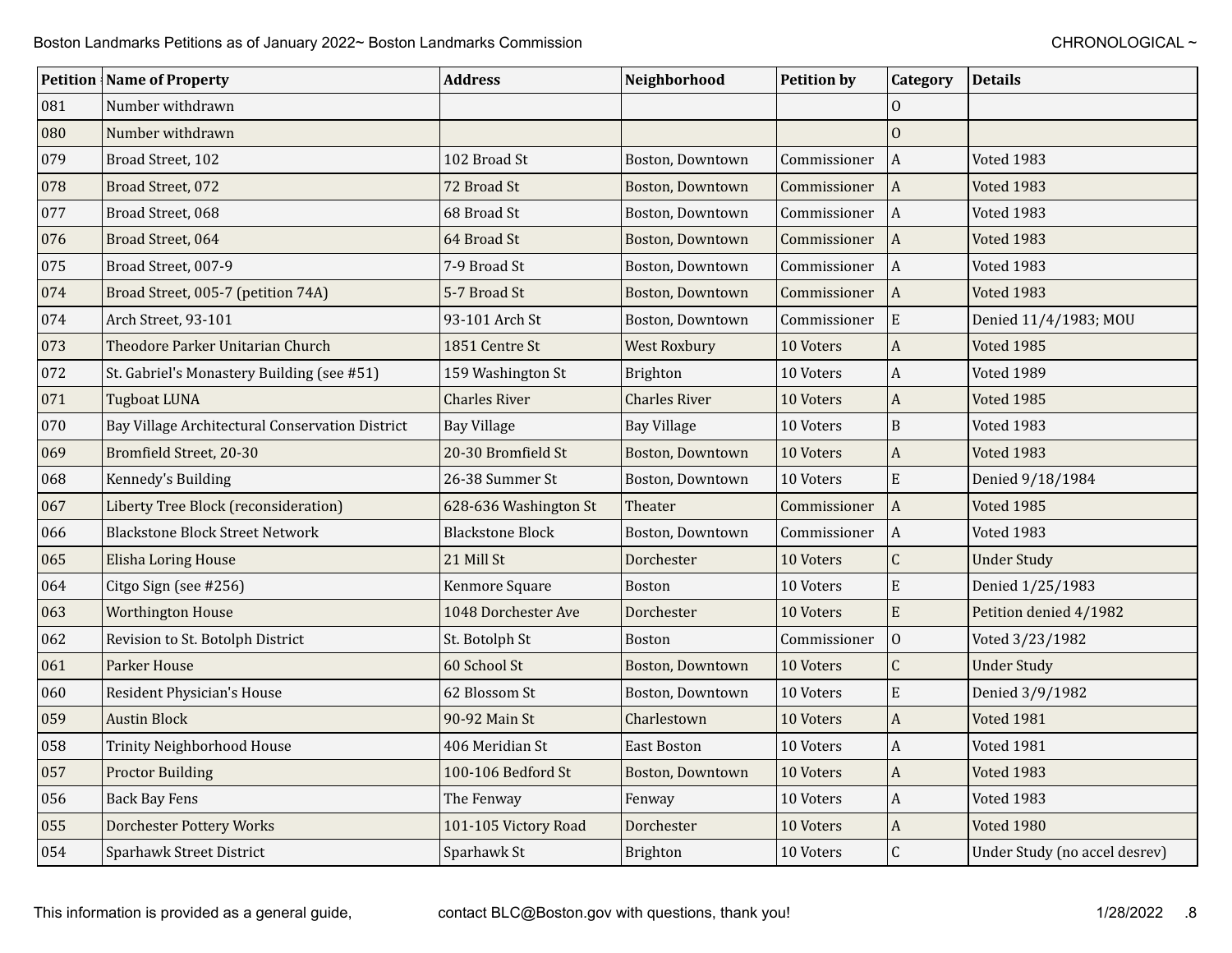|     | <b>Petition   Name of Property</b>                | <b>Address</b>          | Neighborhood       | <b>Petition by</b> | Category         | <b>Details</b>                |
|-----|---------------------------------------------------|-------------------------|--------------------|--------------------|------------------|-------------------------------|
| 053 | <b>Harrison Loring House</b>                      | 789 East Broadway       | South Boston       | 10 Voters          | $\mathbf{A}$     | Voted 1984                    |
| 052 | <b>United Shoe Machinery Company Building</b>     | 160 Federal St          | Boston, Downtown   | Commissioner       | $\overline{A}$   | Voted 1983                    |
| 051 | St. Gabriel's Monastery Building (see #72)        | 159 Washington St       | Brighton           | 10 Voters          | E                | Mayoral Veto 4/17/1981        |
| 050 | <b>Stock Exchange Building</b>                    | 53 State St             | Boston, Downtown   | 10 Voters          | A                | Voted 1980                    |
| 049 | <b>Church Green Building</b>                      | 101-113 Summer St       | Boston, Downtown   | 10 Voters          | $\boldsymbol{A}$ | <b>Voted 1979</b>             |
| 048 | Cox Building                                      | 1-7 Dudley St           | Roxbury            | Commissioner       | $\Lambda$        | Voted 1979                    |
| 047 | Gary (Plymouth) Theater                           | 127-131 Stuart St       | Theater            | 10 Voters          | E                | Petition denied 4/1979        |
| 046 | Allen House                                       | <b>Worcester Square</b> | South End          | 10 Voters          | ${\bf E}$        | Petition denied 4/1979        |
| 045 | Alexander Graham Bell Building                    | 35 & 38 W. Newton St    | South End          | 10 Voters          | E                | Petition denied 4/1979        |
| 044 | St. Cloud Hotel                                   | 565-567 Tremont St      | South End          | 10 Voters          | ${\bf E}$        | Petition denied 4/1979        |
| 043 | All Saints Lutheran Church                        | 85 W. Newton St         | South End          | 10 Voters          | E                | Petition denied 4/1979        |
| 042 | Franklin Park                                     | Franklin Park           | Roxbury            | 10 Voters          | A                | Voted 1980                    |
| 041 | Church of the Immaculate Conception               | 761 Harrison Ave        | South End          | 10 Voters          | E                | Tabled (see #120)             |
| 040 | Armory of 1st Corps Cadets (interior - see #2)    | Arlington @ Columbus    | South Cove         | 10 Voters          | C                | <b>Under Study</b>            |
| 039 | Wilbur Theater (Interior/Exterior)                | 250 Tremont St          | Theater            | 10 Voters          | A                | Voted 1987                    |
| 038 | Highland Park Architectural Conservation District | Roxbury Highlands       | Roxbury            | 10 Voters          | $\overline{C}$   | Under Study (no accel desrev) |
| 037 | Dorchester North Burying Ground                   | 585 Columbia Road       | Dorchester         | 10 Voters          | $\boldsymbol{A}$ | <b>Voted 1981</b>             |
| 036 | St. Botolph Architectural Conservation District   | St. Botolph St area     | <b>Boston</b>      | 10 Voters          | B                | Voted 1981                    |
| 035 | <b>Charlestown Savings Bank</b>                   | 1-4 Thompson Square     | Charlestown        | Commissioner       | $\overline{A}$   | <b>Voted 1981</b>             |
| 034 | Liberty Tree Block (see #67 - 2d petition)        | 628-636 Washington St   | Boston, Downtown   | 10 Voters          | E                | Petition Denied 7/1978        |
| 033 | St. Leonard's Church                              | 31-35 Prince St         | North End          | 10 Voters          | $\mathsf C$      | <b>Under Study</b>            |
| 032 | Eustis Street Architectural Conservation District | <b>Washington St</b>    | Roxbury            | 10 Voters          | B                | Voted 1981 (heard by BLC)     |
| 031 | Oak Square School                                 | 35 Nonantum St          | Brighton           | 10 Voters          | A                | <b>Voted 1979</b>             |
| 030 | <b>Bancroft-Rice School</b>                       | Appleton St             | South End          | 10 Voters          | E                | Petition Denied 2/1978        |
| 029 | <b>Boylston Building</b>                          | 2 Boylston St           | Theater            | Commissioner       | $\overline{A}$   | Voted 1977                    |
| 028 | Boston Young Men's Christian Union Building       | 48 Boylston St          | Theater            | Commissioner       | A                | Voted 1977                    |
| 026 | <b>Federal Reserve Bank</b>                       | 30 Pearl St             | Boston, Downtown   | 10 Voters          | A                | <b>Voted 1978</b>             |
| 025 | Jacob Wirth's Restaurant (interior & exterior)    | 31-39 Stuart St         | Theater            | 10 Voters          | A                | Voted 1977                    |
| 024 | Eben Jordan House (interior)                      | 46 Beacon St            | <b>Beacon Hill</b> | 10 Voters          | $\mathsf{C}$     | Under Study - 2000            |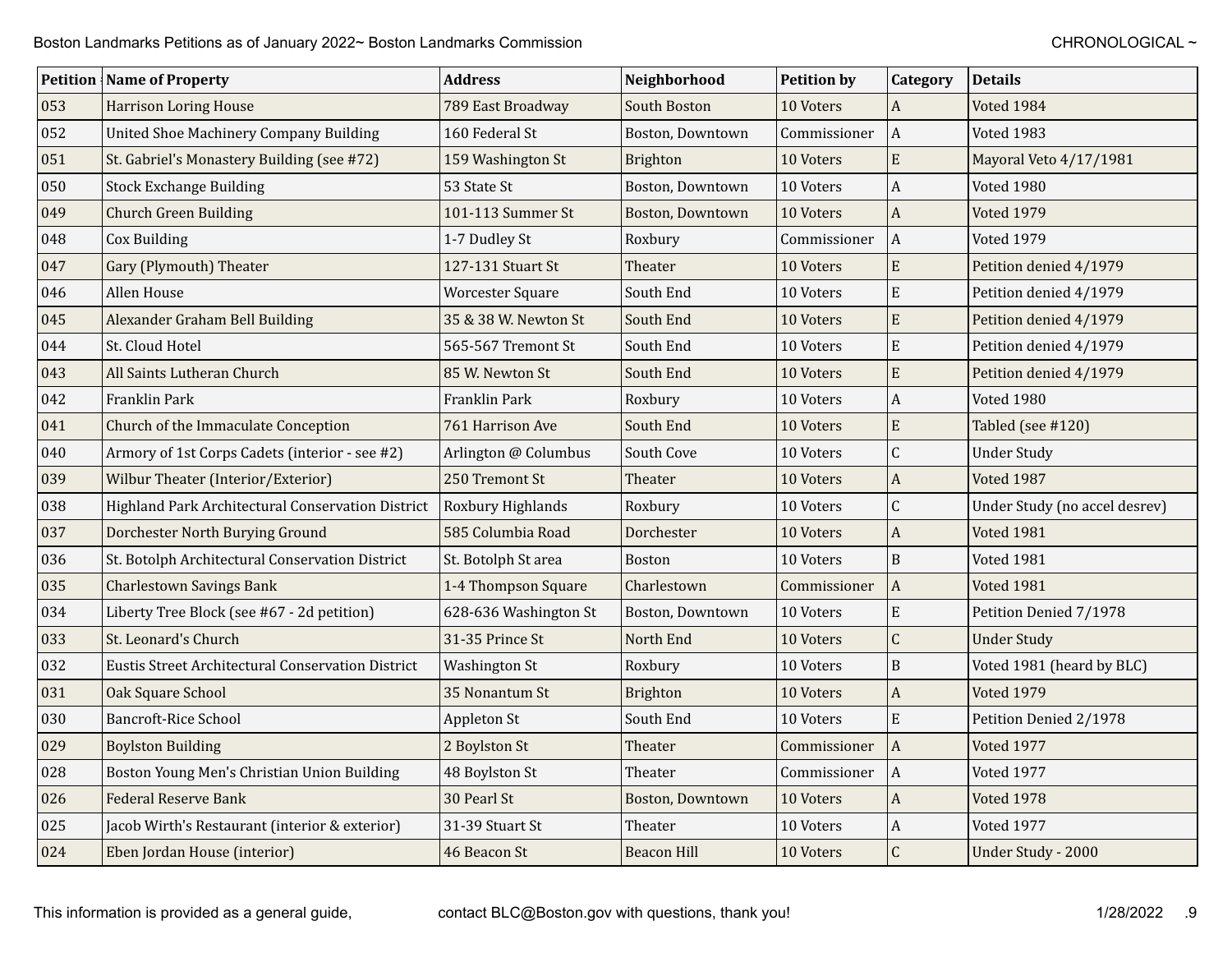|            | <b>Petition   Name of Property</b>               | <b>Address</b>        | Neighborhood       | <b>Petition by</b> | Category         | <b>Details</b>            |
|------------|--------------------------------------------------|-----------------------|--------------------|--------------------|------------------|---------------------------|
| 023        | Paramount Theater (exterior & interior)          | 549-563 Washington St | Theater            | 10 Voters          | $\overline{A}$   | Voted 1984                |
| 022        | Charles Street Jail (2d petition)                | 215 Charles St        | Boston, Downtown   | 10 Voters          | ${\bf E}$        | Mayoral Veto 7/26/1985    |
| 022        | Charles Street Jail                              | 215 Charles St        | Boston, Downtown   | 10 Voters          | ${\bf E}$        | City Council Veto 1/1979  |
| 021        | Carver Street, 12, 14, 16                        | 12, 14, 16 Carver St  | Boston, Downtown   | 10 Voters          | $\overline{F}$   | Denied, demolished 1979   |
| 020        | James Blake House (interior & exterior)          | 210 East Cottage St   | Dorchester         | Commissioner       | $\Lambda$        | <b>Voted 1978</b>         |
| 019        | <b>Commonwealth Avenue Mall</b>                  | see map               | <b>Back Bay</b>    | Commissioner       | $\overline{A}$   | <b>Voted 1978</b>         |
| 018        | William Monroe Trotter House                     | 97 Sawyer Ave         | Dorchester         | Commissioner       | $\overline{A}$   | Voted 1977                |
| 017        | Hayden Building                                  | 681 Washington St     | Theater            | Commissioner       | $\overline{A}$   | Voted 1977                |
| 016        | Ebenezer Hancock House (interior & exterior)     | Marshall St           | Boston, Downtown   | Commissioner       | $\overline{A}$   | <b>Voted 1978</b>         |
| 015        | Arlington Street Church                          | 355 Boylston St       | <b>Back Bay</b>    | 10 Voters          | $\boldsymbol{A}$ | <b>Voted 1978</b>         |
| 014        | <b>Brook Farm</b>                                | 670 Baker St          | West Roxbury       | 10 Voters          | $\boldsymbol{A}$ | Voted 1977                |
| 013        | South End Landmark District & Protection Area    | see map               | South End          | 10 Voters          | $\, {\bf B}$     | <b>Voted 1983</b>         |
| 012        | Commercial Wharf                                 | Atlantic Ave          | Waterfront         | 10 Voters          | $\mathsf C$      | Under Study - 1977        |
| 011        | State Street, 150-152                            | 150-152 State St      | Boston, Downtown   | 10 Voters          | ${\bf E}$        | Petition denied 6/1979    |
| 010        | Newbury Street, 37                               | 37 Newbury St         | <b>Back Bay</b>    | 10 Voters          | ${\bf E}$        | Petition denied 8/1978    |
| 009        | Ashmont Hill Architectural Conservation District | <b>Ashmont Hill</b>   | Dorchester         | 10 Voters          | $\mathsf{C}$     | Under Study - 1977        |
| 008        | Roswell Gleason House                            | 101 Claybourne St     | Dorchester         | Commissioner       | D                | Burned/demolished 10/1982 |
| 007        | <b>Adams Nervine Asylum</b>                      | 990-1020 Centre St    | Jamaica Plain      | Commissioner       | $\vert$ A        | Voted 1977                |
| 006        | <b>International Trust Company Building</b>      | 45 Milk St            | Boston, Downtown   | Commissioner       | $\overline{A}$   | Voted 1978                |
| 005        | <b>Public Garden</b>                             | <b>Beacon St</b>      | Boston, Downtown   | Commissioner       | $\overline{A}$   | <b>Voted 1977</b>         |
| 004        | <b>Boston Common</b>                             | <b>Beacon Street</b>  | Downtown           | Commissioner       | $\Lambda$        | Voted 1977                |
| 003        | Donald McKay House                               | 80 White St           | <b>East Boston</b> | Commissioner       | $\vert$ A        | Voted 1977                |
| 002        | Armory of 1st Corps Cadets (exterior see #40)    | Arlington @ Columbus  | South Cove         | Commissioner       | $\Lambda$        | Voted 1977                |
| 001        | St. Mary of the Sacred Heart Church              | 24 Thatcher St        | North End          | 10 Voters          | ${\bf E}$        | Denied 1/25/1977          |
| $\ast\ast$ | Back Bay District 1966                           | see map               |                    |                    | $\mathbf B$      | **predates BLC            |
| $\ast$     | Historic Beacon Hill District: Acts 1955, Ch 616 | see map               |                    |                    | $\mathbf B$      | *predates BLC             |
|            |                                                  |                       |                    |                    |                  |                           |
|            |                                                  |                       |                    |                    |                  |                           |
|            |                                                  |                       |                    |                    |                  |                           |